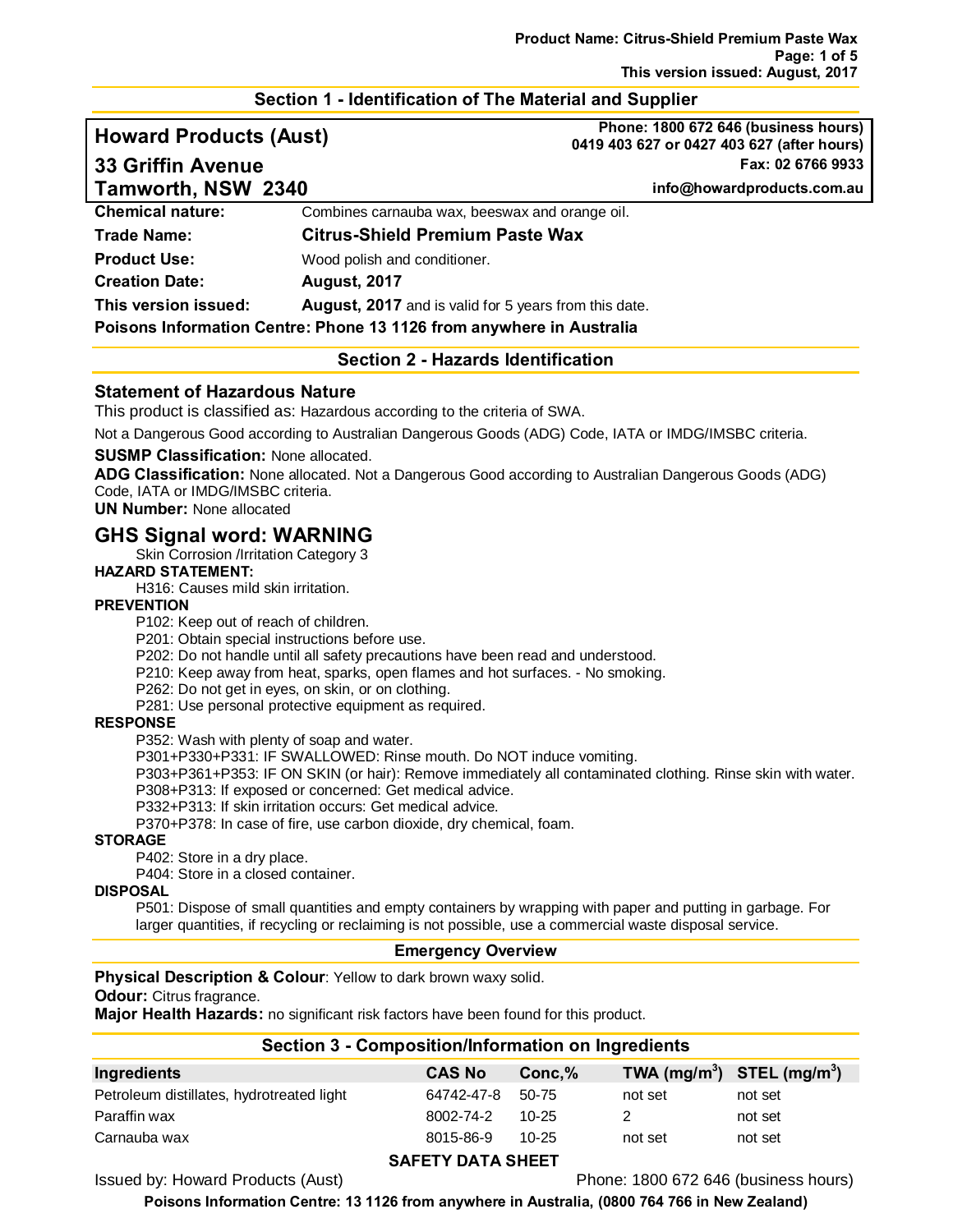|            |           |          |         | <b>Product Name: Citrus-Shield Premium Paste Wax</b> |  |
|------------|-----------|----------|---------|------------------------------------------------------|--|
|            |           |          |         | Page: 2 of 5                                         |  |
|            |           |          |         | This version issued: August, 2017                    |  |
| Orange oil | 8008-57-9 | $1 - 10$ | not set | not set                                              |  |
| Beeswax    | 8012-89-3 | $1 - 10$ | not set | not set                                              |  |

This is a commercial product whose exact ratio of components may vary slightly. Minor quantities of other non hazardous ingredients are also possible.

The SWA TWA exposure value is the average airborne concentration of a particular substance when calculated over a normal 8 hour working day for a 5 day working week. The STEL (Short Term Exposure Limit) is an exposure value that may be equalled (but should not be exceeded) for no longer than 15 minutes and should not be repeated more than 4 times per day. There should be at least 60 minutes between successive exposures at the STEL. The term "peak "is used when the TWA limit, because of the rapid action of the substance, should never be exceeded, even briefly.

## **Section 4 - First Aid Measures**

## **General Information:**

You should call The Poisons Information Centre if you feel that you may have been poisoned, burned or irritated by this product. The number is 13 1126 from anywhere in Australia (0800 764 766 in New Zealand) and is available at all times. Have this SDS with you when you call.

**Inhalation:** If irritation is experienced, remove victim from area and allow to breath fresh air. If irritation persists, call a doctor or poisons information centre.

**Skin Contact:** Wash gently and thoroughly with water (use non-abrasive soap if necessary) for 5 minutes or until chemical is removed.

**Eye Contact:** Immediately flush the contaminated eye(s) with lukewarm, gently flowing water for 5 minutes or until the product is removed, while holding the eyelid(s) open. Obtain medical advice immediately if irritation occurs. Take special care if exposed person is wearing contact lenses.

**Ingestion:** If product is swallowed or gets in mouth, do NOT induce vomiting; wash mouth with water and give some water to drink. If symptoms develop, or if in doubt contact a Poisons Information Centre or a doctor.

## **Section 5 - Fire Fighting Measures**

**Fire and Explosion Hazards**: The major hazard in fires is usually inhalation of heated and toxic or oxygen deficient (or both), fire gases. There is no risk of an explosion from this product under normal circumstances if it is involved in a fire. Violent steam generation or eruption may occur upon application of direct water stream on hot liquids.

Fire decomposition products from this product may be toxic if inhaled. Take appropriate protective measures. **Extinguishing Media:** In case of fire, use carbon dioxide, dry chemical, foam.

**Fire Fighting:** If a significant quantity of this product is involved in a fire, call the fire brigade.

| Flash point:                     | $64^{\circ}$ C                                       |
|----------------------------------|------------------------------------------------------|
| <b>Upper Flammability Limit:</b> | No data.                                             |
| Lower Flammability Limit:        | No data.                                             |
| <b>Autoignition temperature:</b> | No data.                                             |
| <b>Flammability Class:</b>       | Flammable Category 4 (GHS), C1 combustible (AS 1940) |
|                                  |                                                      |

## **Section 6 - Accidental Release Measures**

**Accidental release:** This product is sold in small packages, and the accidental release from one of these is not usually a cause for concern. For minor spills, clean up, rinsing to sewer and put empty container in garbage. Although no special protective clothing is normally necessary because of occasional minor contact with this product, it is good practice to wear impermeable gloves when handling chemical products. In the event of a major spill, prevent spillage from entering drains or water courses and call emergency services.

## **Section 7 - Handling and Storage**

**Handling:** Keep exposure to this product to a minimum, and minimise the quantities kept in work areas. Check Section 8 of this SDS for details of personal protective measures, and make sure that those measures are followed. The measures detailed below under "Storage" should be followed during handling in order to minimise risks to persons using the product in the workplace. Also, avoid contact or contamination of product with incompatible materials listed in Section 10.

**Storage:** Note that this product is GHS Flammable Class 4 and therefore, for Storage, meets the definition of Dangerous Goods. If you store large quantities (tonnes) of such products, we suggest that you consult your state's Dangerous Goods authority in order to clarify your obligations regarding their storage.

Store packages of this product in a cool place. Make sure that containers of this product are kept tightly closed. Keep containers dry and away from water. Make sure that the product does not come into contact with substances listed under "Incompatibilities" in Section 10. Some liquid preparations settle or separate on standing and may require stirring before use. Check packaging - there may be further storage instructions on the label.

## **SAFETY DATA SHEET**

Issued by: Howard Products (Aust) Phone: 1800 672 646 (business hours)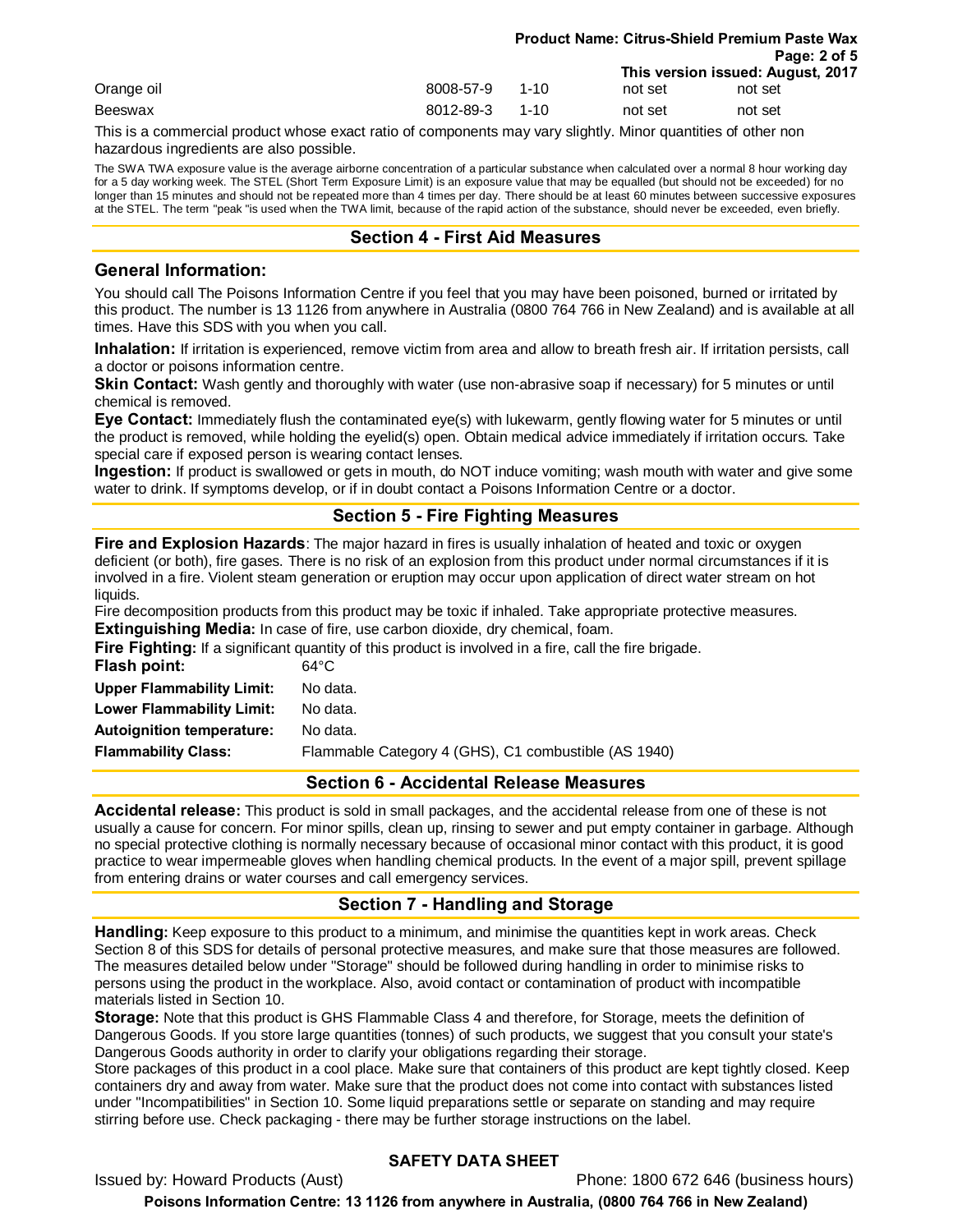## **Section 8 - Exposure Controls and Personal Protection**

The following Australian Standards will provide general advice regarding safety clothing and equipment:

Respiratory equipment: **AS/NZS 1715**, Protective Gloves: **AS 2161**, Occupational Protective Clothing: AS/NZS 4501 set 2008, Industrial Eye Protection: **AS1336** and **AS/NZS 1337**, Occupational Protective Footwear: **AS/NZS2210**.

**SWA Exposure Limits TWA (mg/m3**

**) STEL (mg/m3 )**

Paraffin wax and the contract of the 2 not set of the contract of the contract of the contract of the contract of the contract of the contract of the contract of the contract of the contract of the contract of the contract

No special equipment is usually needed when occasionally handling small quantities. The following instructions are for bulk handling or where regular exposure in an occupational setting occurs without proper containment systems. **Ventilation:** No special ventilation requirements are normally necessary for this product. However make sure that the work environment remains clean and that vapours and mists are minimised.

**Eye Protection:** Eye protection such as protective glasses or goggles is recommended when this product is being used.

**Skin Protection:** You should avoid contact even with mild skin irritants. Therefore you should wear suitable impervious elbow-length gloves and facial protection when handling this product for lengthy periods. See below for suitable material types.

**Protective Material Types:** There is no specific recommendation for any particular protective material type. **Respirator:** Usually, no respirator is necessary when using this product. However, if you have any doubts consult the Australian Standard mentioned above. Otherwise, not normally necessary.

Safety deluge showers should, if practical, be provided near to where this product is being handled commercially.

## **Section 9 - Physical and Chemical Properties:**

| <b>Physical Description &amp; colour:</b> | Yellow to dark brown waxy solid. |
|-------------------------------------------|----------------------------------|
| Odour:                                    | Citrus fragrance.                |
| <b>Boiling Point:</b>                     | 171°C to 204°C at 100kPa         |
| <b>Freezing/Melting Point:</b>            | $82^{\circ}$ C.                  |
| <b>Volatiles:</b>                         | No data.                         |
| <b>Vapour Pressure:</b>                   | No data.                         |
| <b>Vapour Density:</b>                    | >1                               |
| <b>Specific Gravity:</b>                  | 0.886                            |
| <b>Water Solubility:</b>                  | No data.                         |
| pH:                                       | No data.                         |
| <b>Volatility:</b>                        | No data.                         |
| <b>Odour Threshold:</b>                   | No data.                         |
| <b>Evaporation Rate:</b>                  | ا>                               |
| <b>Coeff Oil/water Distribution:</b>      | No data                          |
| <b>Autoignition temp:</b>                 | No data.                         |

## **Section 10 - Stability and Reactivity**

**Reactivity:** This product is unlikely to react or decompose under normal storage conditions. However, if you have any doubts, contact the supplier for advice on shelf life properties.

**Conditions to Avoid:** This product should be kept in a cool place, preferably below 30°C. Keep containers tightly closed. Containers should be kept dry.

**Incompatibilities:** No particular Incompatibilities.

**Fire Decomposition:** Combustion forms carbon dioxide, and if incomplete, carbon monoxide and possibly smoke. Water is also formed. Carbon monoxide poisoning produces headache, weakness, nausea, dizziness, confusion, dimness of vision, disturbance of judgment, and unconsciousness followed by coma and death. **Polymerisation:** This product will not undergo polymerisation reactions.

## **Section 11 - Toxicological Information**

# **Local Effects:**

**Target Organs:** There is no data to hand indicating any particular target organs.

## **Classification of Hazardous Ingredients**

Ingredient **Risk Phrases** 

• Aspiration hazard . category 1

Mineral Spirit No risk phrases at concentrations found in this product

## **SAFETY DATA SHEET**

Issued by: Howard Products (Aust) Phone: 1800 672 646 (business hours)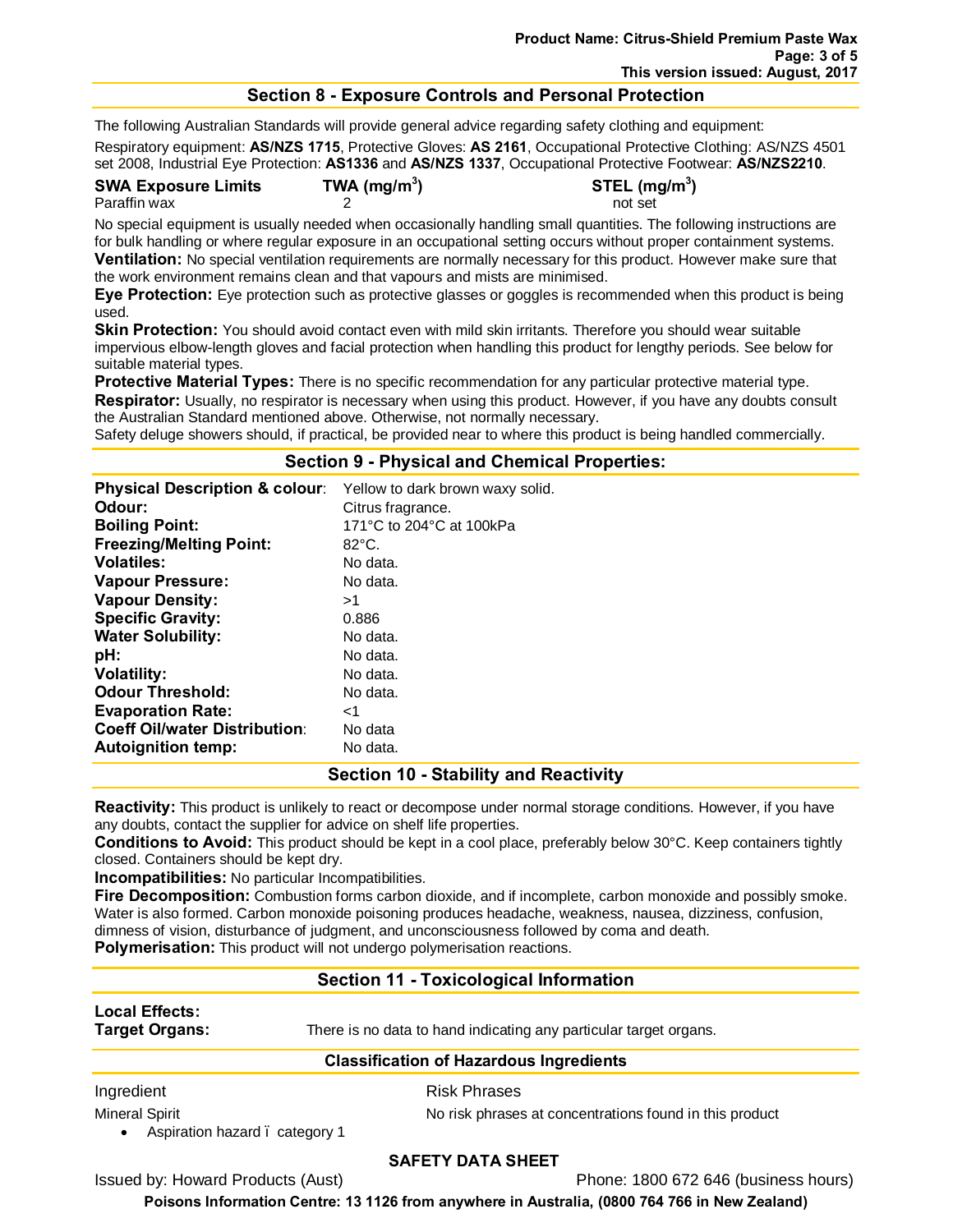|                                              |                  | Page: 4 of 5       |                                   |  |
|----------------------------------------------|------------------|--------------------|-----------------------------------|--|
|                                              |                  |                    | This version issued: August, 2017 |  |
| Ingredient                                   | $LD_{50}$ (Oral) | $LD_{50}$ (Dermal) | $LC_{50}$ Inhal, 4hr mg/L         |  |
| Distillates (petroleum), hydrotreated light. | 5,000, Rat       | no data            | no data                           |  |
| Paraffin -                                   | 5,000, Rat       | no data            | No data                           |  |
| Orange oil                                   | 5,000, Rat       | No data            | 13.00, Rat                        |  |

**Product Name: Citrus-Shield Premium Paste Wax**

## **Potential Health Effects**

## **Inhalation:**

**Short Term Exposure:** Exposure to solvent vapour concentrations from the component solvents in excess of the stated occupational exposure limits may result in adverse health effects such as mucous membrane and respiratory system irritation and adverse effects on the kidneys, liver and central nervous system. Symptoms include headache, nausea, dizziness, fatigue, muscular weakness, drowsiness and in extreme cases, loss of consciousness.

**Long Term Exposure:** No data for health effects associated with long term inhalation.

## **Skin Contact:**

**Short Term Exposure:** Repeated or prolonged contact with the preparation may cause removal of natural fat from the skin resulting in dryness, irritation and possible non-allergic contact dermatitis. Solvents may also be absorbed through the skin.

**Long Term Exposure:** No data for health effects associated with long term skin exposure.

## **Eye Contact:**

**Short Term Exposure:** Splashes of liquid in the eyes may cause irritation and soreness with possible reversible damage.

**Long Term Exposure:** No data for health effects associated with long term eye exposure.

## **Ingestion:**

**Short Term Exposure:** Significant oral exposure is considered to be unlikely. Available data shows that this product is not harmful. However, this product may be irritating to mucous membranes but is unlikely to cause anything more than transient discomfort.

**Long Term Exposure:** No data for health effects associated with long term ingestion.

## **Carcinogen Status:**

**SWA:** No significant ingredient is classified as carcinogenic by SWA.

**NTP:** No significant ingredient is classified as carcinogenic by NTP.

**IARC:** No significant ingredient is classified as carcinogenic by IARC.

## **Section 12 - Ecological Information**

Insufficient data to be sure of status. Expected to not be an environmental hazard.

## **Section 13 - Disposal Considerations**

**Disposal:** Dispose of small quantities and empty containers by wrapping with paper and putting in garbage. For larger quantities, if recycling or reclaiming is not possible, use a commercial waste disposal service.

## **Section 14 - Transport Information**

**UN Number:** This product is not classified as a Dangerous Good by ADG, IATA or IMDG/IMSBC criteria. No special transport conditions are necessary unless required by other regulations.

## **Section 15 - Regulatory Information**

**AICS:** All of the significant ingredients in this formulation are compliant with NICNAS regulations. The following ingredients: Distillates (petroleum), hydrotreated light paraffinic, Orange oil, are mentioned in the SUSMP.

## **Section 16 - Other Information**

#### **This SDS contains only safety-related information. For other data see product literature.**

## **Acronyms:**

| <b>ADG Code</b>     | Australian Code for the Transport of Dangerous Goods by Road and Rail $(7th$ edition)                                   |
|---------------------|-------------------------------------------------------------------------------------------------------------------------|
| <b>AICS</b>         | Australian Inventory of Chemical Substances                                                                             |
| <b>SWA</b>          | Safe Work Australia, formerly ASCC and NOHSC                                                                            |
| <b>CAS number</b>   | <b>Chemical Abstracts Service Registry Number</b>                                                                       |
| <b>Hazchem Code</b> | Emergency action code of numbers and letters that provide information to emergency<br>services especially fire fighters |

## **SAFETY DATA SHEET**

Issued by: Howard Products (Aust) Phone: 1800 672 646 (business hours)